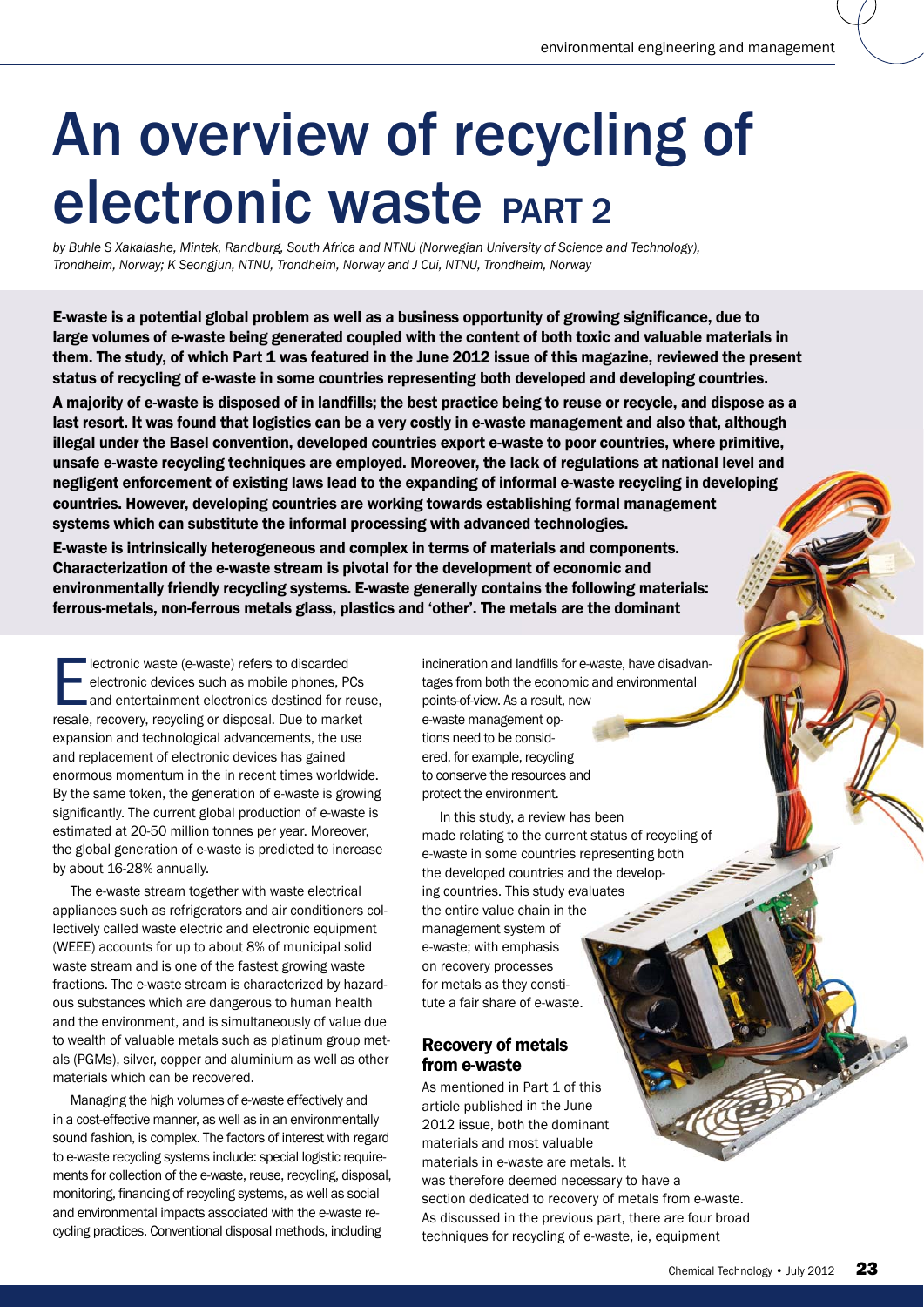dismantling, mechanical recycling, refining and chemical recycling. The latter three techniques, namely, mechanical recycling, pyrometallurgical and hydrometallurgical recycling, are discussed below as they are pivotal for the recovery of metals from e-waste.

## Mechanical recycling processes

In metallurgy, ores and other raw materials are generally prepared or upgraded in the minerals processing step for downstream processing such as smelting. Particle size of materials is of particular interest in minerals processing in order to achieve the desired products. E-waste follows a similar scheme, due to its complex and heterogeneous nature. As mentioned previously, it is necessary to prepare or upgrade e-waste for downstream processing. In some instances the final product is obtained directly from mechanical separation, similar to minerals processing. The mechanical step is therefore key for downstream processing.

Mechanical separation of materials is based on the differences in the physical characteristics/properties of the materials. Therefore, for effective separation of the materials, the differences in their physical properties/characteristics are pivotal for developing a mechanical recycling system. Characterization of this e-waste stream is of importance. A number of mechanical recycling techniques exist which have both merits and disadvantages. The basic mechanical recycling techniques are discussed in the following sections.

### *Screening*

Shredded materials from the dismantling step are screened; this yields uniformly sized particles effective for downstream separation. Screening is one of the mechanical processes employed to separate metals from non-metals due to differences to size and shape distributions, ie, upgrading of the metals content is achieved during screening. The commonly used method of metals recovery employs the rotating screen. Vibratory screening is also commonly used, especially for non-ferrous recycling. A common problem is wire blinding: trammel are robust and are highly resistant to blinding.

#### *Magnetic separation*

Magnetic separation is based on the principle of magnetic attraction between a permanent or electric magnet and ferrous components in e-waste. Magnetic separators are generally used to recover ferromagnetic metals from non-ferrous metals and other non-magnetic components. An overhead belt magnet is the most widely used magnetic separation system. Iron recovered from this step can be taken directly to steel mills or mini mills for smelting and refining respectively for the production of steel and stainless steel.

#### *Electric conductivity and charge separation*

The three separation methods are evaluated in this section as follows:

• Eddy current separation – based on a combination of density and electrical conductivity, for separating nonferrous metals such as aluminium copper and silver from non-metals. A combination of high electrical conductivity

and low density favours Eddy current separation. For this separation method to work, the non- ferrous metal must be liberated from non-metallic materials.

- Corona electrostatic separation the principle of this separation method is the difference in the electric conductivity between metals and non metals. The Corona charge and discharge of particles are essential for the resulting forces. This separation method is used for the recovery of copper, aluminium, and precious metals.
- Triboelectric separation surface charge phenomenon is the basis for separation; when materials are rubbed against each other, one would be negatively charged and the other would either be positively charged or would remain neutral. This method is effective for separation of plastics from one another.

#### *Density-based separation*

In principle, density-based separation separates heavier materials from lighter ones, eg, metals from non-metals. The basis of density separation is specific gravity (SG). It is however pivotal that both size and shape of materials to be separated are uniform for the relative motion of the particles to be highly SG-dependant.

## Pyrometallurgical recycling processes

A variety of ores are processed pyrometallurgically to recover valuable components of interest. Each product stream from different pyrometallurgical processing unit has the potential to be a valuable product, from highgrade titania slags, microsilica, to ferromanganese. Pyrometallurgical processing offers a range of processing equipment; examples include rotary kilns, blast furnaces and electric arc furnaces, to name a few.

Pyrometallurgy is the traditional method for recovering non-ferrous metals as well as precious metals from e-waste. In the process, the pre-processed e-waste is smelted or melted in a furnace and volatiles could be recovered, for example, plastics can be used as reducing agents, or removed. Depending on the process under investigation, components such as iron can be lost to the slag or recovered to the metal, or slag-forming oxides such as aluminium, report to the slag.

#### Copper recovery

E-waste containing 5-40% Cu are fed into a blast furnace; this composition range is similar to that of a typical copper sulphide concentrate. The smelting process is therefore similar to that of smelting of copper sulphide concentrate in a blast furnace. Copper compounds are reduced by reductants such as scrap iron and plastics, both of which can be sourced from e-waste. Impurities such as lead and zinc report to the slag and the off-gas due to high volatility. The tapped copper matte, containing precious metals is transferred to the converters, where, after blowing with air, blister copper is produced, refined in an anode furnace and cast into anodes with a purity of 99,1%.

The balance of 0,9% is rich in precious metals, along with nickel and other minor impurities. The marketable metals are recovered on the anode. Slag from the blast furnace is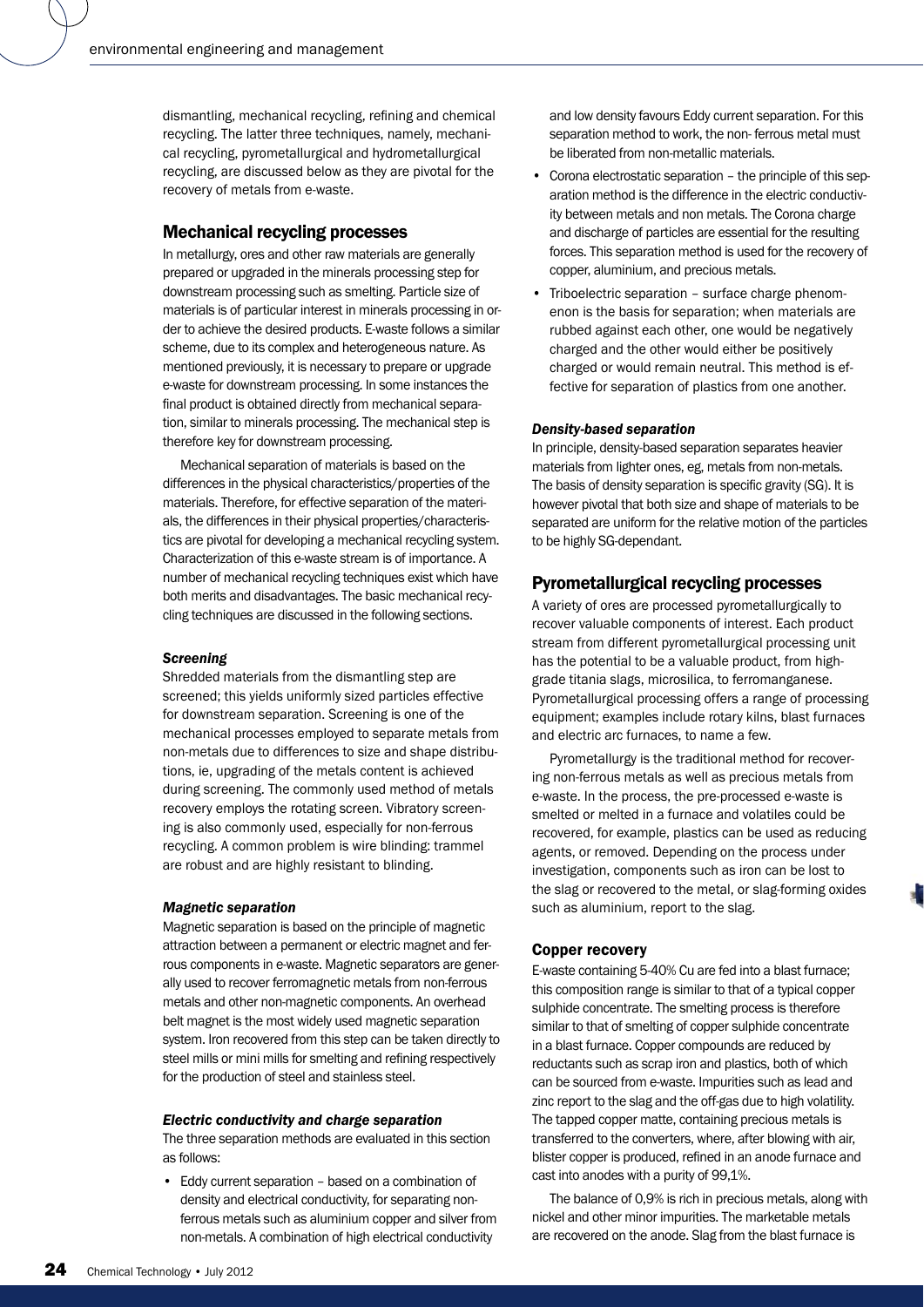either cooled, milled and taken through flotation or melted in a furnace with a reducing agent to recover the copper. The slag from the converter is recycled to the primary furnace. It is reported that the Noranda smelter in Canada employing a similar process to above mentioned one recycles about 100 000 tons of e-waste per year. According to studies undertaken by the Association of Plastics Manufactures in Europe, the energy required to reclaim copper from e-waste is only about one-sixth of the energy requirements for copper production form ore.

## Precious metals recovery

The metals of interest for recovery in a precious metals refinery are platinum, palladium, gold and silver. The anode slime from the copper electrolysis is pressure -eached. The leach residue is then dried and smelted with fluxes in a precious metals furnace. Selenium is recovered during smelting. Silver is cast into a silver anode. A high intensity electrolytic refining process follows where a high-purity silver cathode and anode gold slime are formed. The anode gold slime is then leached, and high-purity gold, as well as palladium and platinum sludge, are precipitated. It is reported that recovering precious metals from e-waste contributes significantly to the recycling industry. Moreover, about 30% of the precious metals recovered from e-waste is gold.



# Limitations of

## pyrometallurgical recycling processes

- 1. Aluminium is lost to the slag due to its nature, ie, being highly stable as an oxide. Moreover, aluminium is generally not wanted in the slag.
- 2. Conventional smelters designed for processing of ores and concentrates constitute a challenge for e-waste recycling. State of the art smelters are expensive.
- 3. Flame retardants in smelter feed from e-waste can lead to formation of dioxins.
- 4. Due to partial separation of metals achieved using pyrometallurgy, subsequent processing steps such as hydrometallurgy, for example, are required.
- 5. A bulk of the precious metals is only recovered from a pyrometallurgical process at the end of a process.

## Hydrometallurgical recycling processes

Hydrometallurgical processes present an alternative to recovery of metals from e-waste. With regards to e-waste these processes are normally focused on recovery of precious metals. They are easier to control, predictable and the precision level is high compared to pyrometallurgical processes. Hydrometallurgical processes do not require major capital costs as is the case with smelters. In the last decade, focus has shifted to hydrometallurgical processes for metals recovery from e-waste.

The first step of this process is leaching. Leaching means converting metals into soluble salts in aqueous media. Leaching agents which are normally used include cyanide, halides, thiourea, and thiosulfate. Both economic efficiency and environmental impact such as leaching rate, reagent cost, and toxicity should be taken into consideration when selecting a method. The solutions are subsequently moved to converter for further processing. Different types of electrochemical treatments including precipitation, cementation, solvent extraction, ion exchange and supported liquid membranes are possible depending on the type of solutions. The final step is refining and is carried out by filtration or combustion in order to attain high purity product.

In addition to both pyrometallugical and hydrometallurgical processes, biometallurgical processes are gaining momentum on the research front; those characterized by bacterially-assisted reactions are among the most interesting technologies. Compared with other methods, biometallurgical processes have many advantages for various applications, such as low costs, and environmental sustainability.

## Discussion and conclusions

Due to the ever increasing generation of e-waste and the hazardous nature of this waste stream, e-waste is a potential problem of unprecedented proportion, affecting the entire globe. In the future, collaborations between countries that have advanced in e-waste and new players in the industry are essential, as this would fast track advances in e-waste management. It was found that there are advances in e-waste management systems in both developed and developing countries. Proactive approaches are particularly needed in developing countries as their markets are far from saturated with electronic goods.